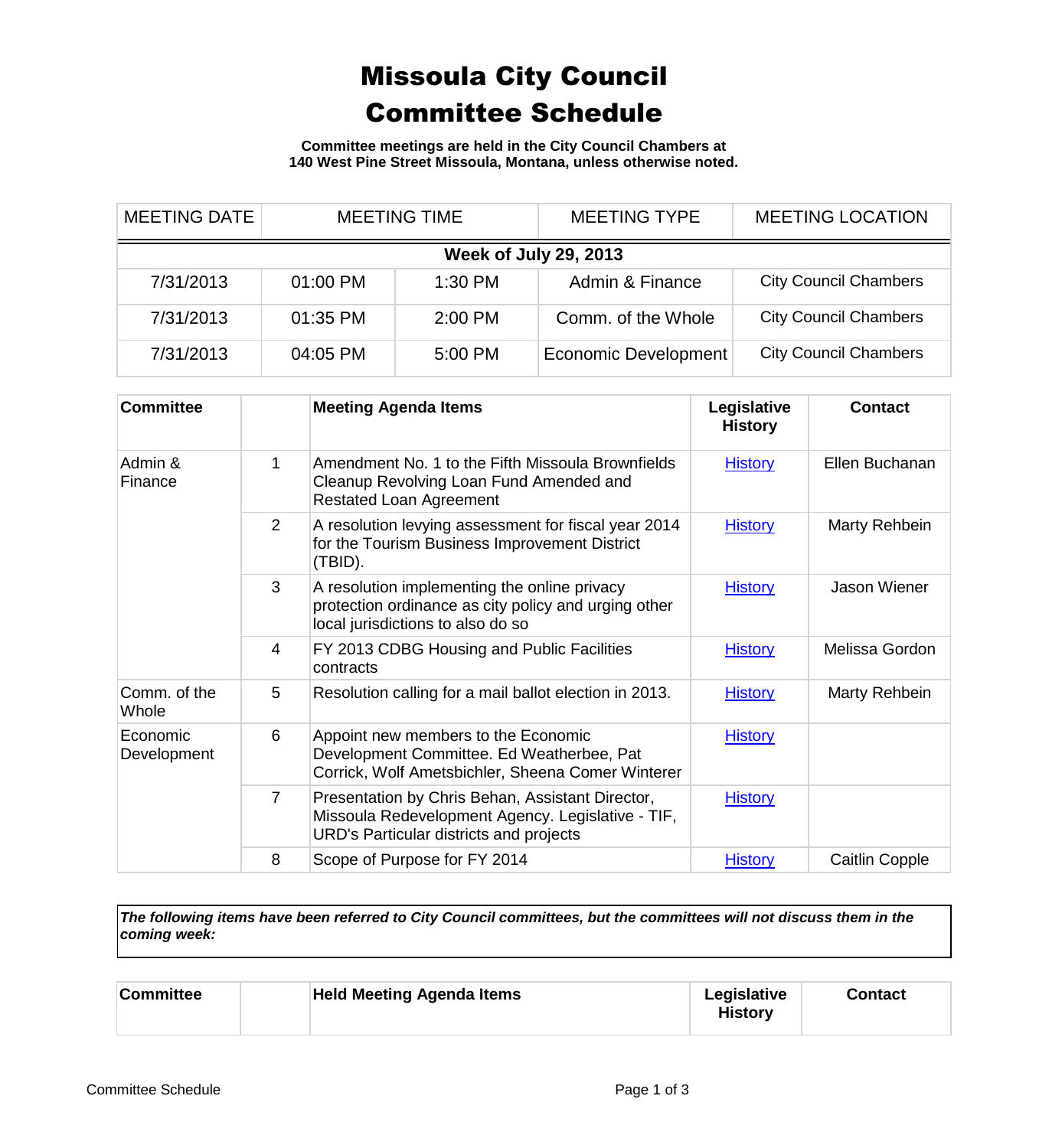## Missoula City Council Committee Schedule

**Committee meetings are held in the City Council Chambers at 140 West Pine Street Missoula, Montana, unless otherwise noted.**

| Admin &<br>Finance      | 1              | Discussion of Remote Attendance or Proxy Voting                                                                                                                                                                         | <b>History</b> | Caitlin Copple        |
|-------------------------|----------------|-------------------------------------------------------------------------------------------------------------------------------------------------------------------------------------------------------------------------|----------------|-----------------------|
|                         | $\overline{2}$ | Journal vouchers                                                                                                                                                                                                        | <b>History</b> |                       |
|                         | 3              | Budget transfers.                                                                                                                                                                                                       | <b>History</b> |                       |
|                         | 4              | Disposition of surplus City land.                                                                                                                                                                                       | <b>History</b> | Nancy Harte           |
|                         | 5              | <b>Whistle Blower Policy</b>                                                                                                                                                                                            | <b>History</b> | Adam Hertz            |
|                         | 6              | Discussion & review of City business licensing rules,<br>practices and fees.                                                                                                                                            | <b>History</b> | Adam Hertz            |
| Parks &<br>Conservation | $\overline{7}$ | Discuss the City's strategy to complete a boundary<br>survey of Greenough Park.                                                                                                                                         | <b>History</b> | Dave Strohmaier       |
|                         | 8              | Agreement for lighting the Madison St. Pedestrian<br><b>Bridge</b>                                                                                                                                                      | <b>History</b> | Donna Gaukler         |
| Comm. of the<br>Whole   | 9              | Joint meeting of the Mayor, City Council and County<br>Commission; a facilitated quarterly OPG review as<br>directed in the Interlocal Agreement.                                                                       | <b>History</b> | Mayor Engen           |
|                         | 10             | Propose the City Council be a member unit of the<br>Missoula Chamber of Commerce.                                                                                                                                       | <b>History</b> | <b>Dick Haines</b>    |
|                         | 11             | Discussion of Artspace                                                                                                                                                                                                  | <b>History</b> | <b>Caitlin Copple</b> |
|                         | 12             | Updates from Council representatives on the Health<br>Board, Community Forum, Transportation Policy<br>Coordinating Committee, other boards and<br>commissions as necessary. (Ongoing)                                  | <b>History</b> | Ongoing               |
|                         | 13             | Update from Missoula Economic Partnership<br>President/CEO James Grunke                                                                                                                                                 | <b>History</b> | <b>Marilyn Marler</b> |
| Land Use &<br>Planning  | 14             | Annexation, (see separate list at City Clerk's Office<br>for pending annexations) (Ongoing in committee)                                                                                                                | <b>History</b> |                       |
|                         | 15             | Amend Article 7. Error Corrections and Adjustments<br>to the subdivision regulations to allow for restrictions<br>or conditions placed on a plat by the governing body<br>to be amended or removed by a future council. | <b>History</b> | Jon Wilkins           |
|                         | 16             | Discussion of City planning issues with members of<br>the Planning Board.                                                                                                                                               | <b>History</b> | <b>Bob Jaffe</b>      |
| Pub. Safety &<br>Health | 17             | Health Department update.                                                                                                                                                                                               | <b>History</b> | Ellen Leahy           |
|                         | 18             | Fire Department update.                                                                                                                                                                                                 | <b>History</b> | Jason Diehl           |
|                         | 19             | Ordinance generally amending Chapter 8.52<br>Missoula Municipal Code entitled "Fireworks."                                                                                                                              | <b>History</b> | Dave Strohmaier       |
|                         | 20             | Discussion of sexual assault prevention campaign<br>and consideration of unfunded crime victim advocate<br>urban outreach position.                                                                                     | <b>History</b> | Caitlin Copple        |